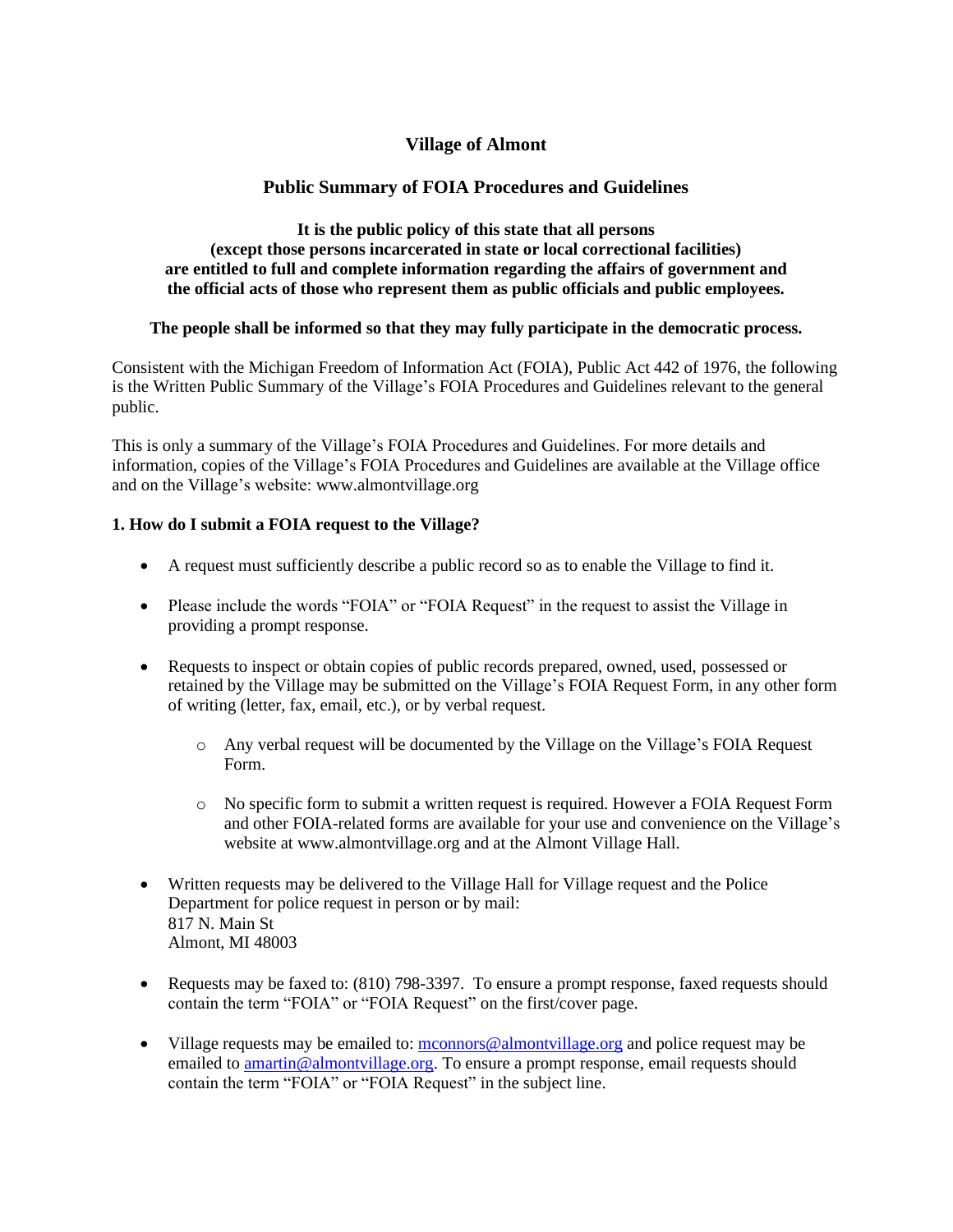## **2. What kind of response can I expect to my request?**

- Within 5 business days after receiving a FOIA request the Village will issue a response. If a request is received by fax or email, the request is deemed to have been received on the following business day. The Village will respond to your request in one of the following ways:
	- o Grant the request,
	- o Issue a written notice denying the request,
	- o Grant the request in part and issue a written notice denying in part the request,
	- o Issue a notice indicating that due to the nature of the request the Village needs an additional 10 business days to respond, or
	- o Issue a written notice indicating that the public record requested is available at no charge on the Village's website
- If the request is granted, or granted in part, the Village will ask that payment be made for the allowable fees associated with responding to the request before the public record is made available.
- If the cost of processing the request is expected to exceed \$50, or if you have not paid for a previously granted request, the Village will require a deposit before processing the request.

## **3. What are the Village's deposit requirements?**

- If the Village has made a good faith calculation that the total fee for processing the request will exceed \$50.00, the Village will require that you provide a deposit in the amount of 50% of the total estimated fee. When the Village requests the deposit, it will provide you a non-binding best efforts estimate of how long it will take to process the request after you have paid your deposit.
- If the Village receives a request from a person who has not paid the Village for copies of public records made in fulfillment of a previously granted written request, the Village will require a deposit of 100% of the estimated processing fee before it begins to search for the public record for any subsequent written request when **all** of the following conditions exist:
	- $\circ$  The final fee for the prior written request is not more than 105% of the estimated fee;
	- o The public records made available contained the information sought in the prior written request and remain in the Village's possession;
	- o The public records were made available to the individual, subject to payment, within the best effort time frame estimated by the Village to provide the records;
	- o Ninety (90) days have passed since the Village notified the individual in writing that the public records were available for pickup or mailing;
	- o The individual is unable to show proof of prior payment to the Village; and
	- o The Village has calculated an estimated detailed itemization that is the basis for the current written request's increased fee deposit.
- The Village will not require the 100% estimated fee deposit if any of the following apply:
	- o The person making the request is able to show proof of prior payment in full to the Village;
	- o The Village is subsequently paid in full for all applicable prior written requests; or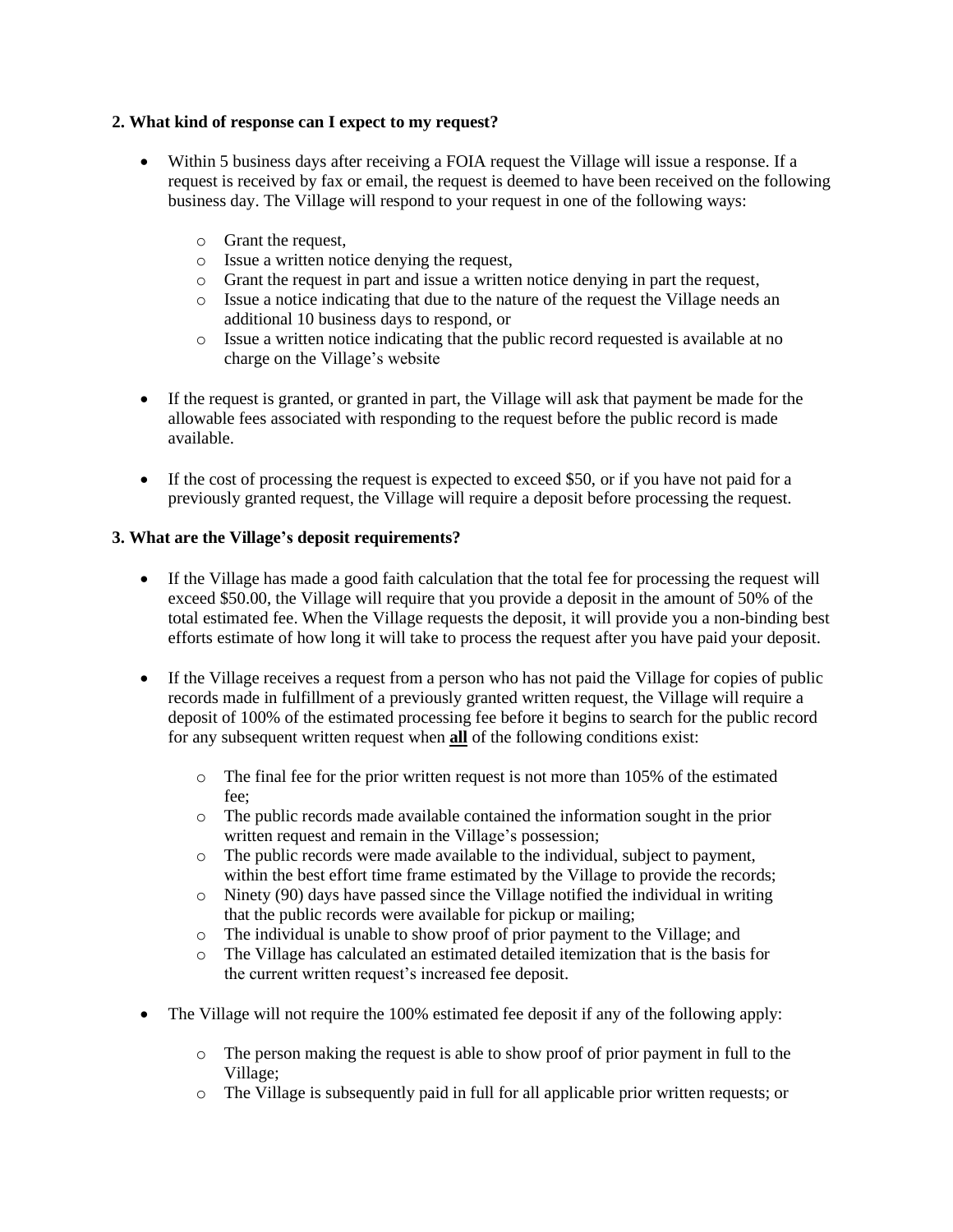o Three hundred sixty five (365) days have passed since the person made the request for which full payment was not remitted to the Village.

## **4. How does the Village calculate FOIA processing fees?**

The Michigan FOIA statute permits the Village to charge for the following costs associated with processing a request:

- Labor costs associated with copying or duplication, which includes making paper copies, making digital copies, or transferring digital public records to non-paper physical media or through the Internet.
- Labor costs associated with searching for, locating and examining a requested public record, when failure to charge a fee will result in unreasonably high costs to the Village.
- Labor costs associated with a review of a record to separate and delete information exempt from disclosure, when failure to charge a fee will result in unreasonably high costs to the Village.
- The cost of copying or duplication, not including labor, of paper copies of public records. This may include the cost for copies of records already on the Village's website if you ask for the Village to make copies.
- The cost of computer discs, computer tapes or other digital or similar media when the requester asks for records in non-paper physical media. This may include the cost for copies of records already on the Village's website if you ask for the Village to make copies.
- The cost to mail or send a public record to a requestor.

#### **Labor Costs**

- All labor costs will be estimated and charged in 15-minute increments, with all partial time increments rounded down. If the time involved is less than 15 minutes, there will be no charge.
- Labor costs will be charged at the hourly wage of the lowest-paid Village employee capable of doing the work in the specific fee category, regardless of who actually performs work.
- Labor costs will also include a charge to cover or partially cover the cost of fringe benefits. The Village may add up to 50% to the applicable labor charge amount to cover or partially cover the cost of fringe benefits, but in no case may it exceed the actual cost of fringe benefits.
- Overtime wages will not be included in labor costs unless agreed to by the requestor; overtime costs will not be used to calculate the fringe benefit cost.
- Contracted labor costs will be charged at the hourly rate of \$48.90 (6 times the state minimum hourly wage)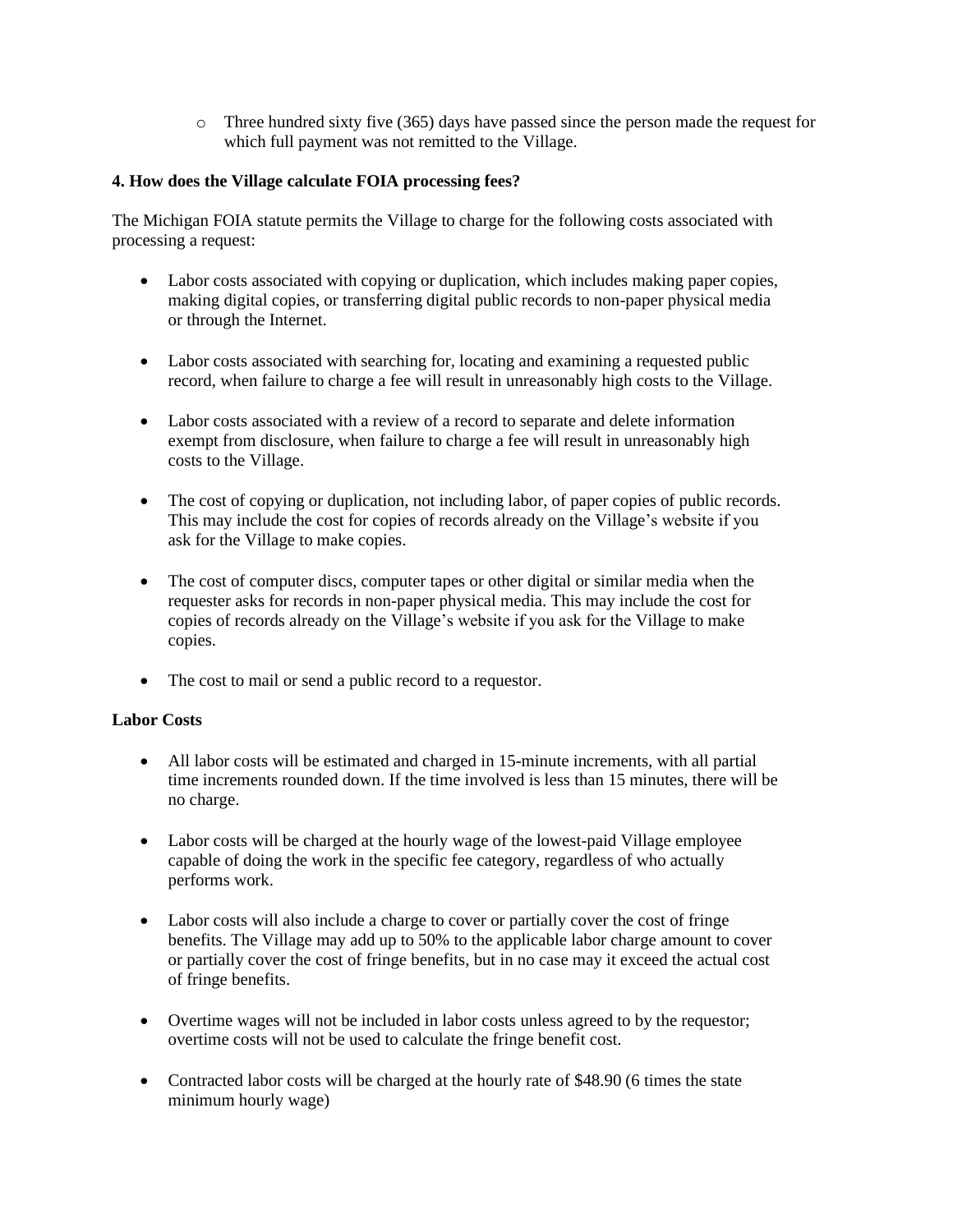A labor cost will not be charged for the search, examination, review and the deletion and separation of exempt from nonexempt information unless failure to charge a fee would result in unreasonably high costs to the Village. Costs are unreasonably high when they are excessive and beyond the normal or usual amount for those services compared to the Village's usual FOIA requests, because of the nature of the request in the particular instance. The Village must specifically identify the nature of the unreasonably high costs in writing.

## **Copying and Duplication**

The Village must use the most economical method for making copies of public records, including using double-sided printing, if cost-saving and available.

## *Non-paper Copies on Physical Media*

- The cost for records provided on non-paper physical media, such as computer discs, computer tapes or other digital or similar media will be at the actual and most reasonably economical cost for the non-paper media.
- This cost will be charged only if the Village has the technological capability necessary to provide the public record in the requested non-paper physical media format.

## *Paper Copies*

- Paper copies of public records made on standard letter  $(8 \frac{1}{2} \times 11)$  or legal  $(8 \frac{1}{2} \times 14)$ sized paper will not exceed \$.10 per sheet of paper.
- Copies for non-standard sized sheets will paper will reflect the actual cost of reproduction.

## **Mailing Costs**

- The cost to mail public records will use a reasonably economical and justified means.
- The Village may charge for the least expensive form of postal delivery confirmation.
- No cost will be made for expedited shipping or insurance unless you request it.

## **Waiver of Fees**

The cost of the search for and copying of a public record may be waived or reduced if in the sole judgment of the FOIA Coordinator a waiver or reduced fee is in the public interest because it can be considered as primarily benefitting the general public. The Village Council may identify specific records or types of records it deems should be made available for no charge or at a reduced cost.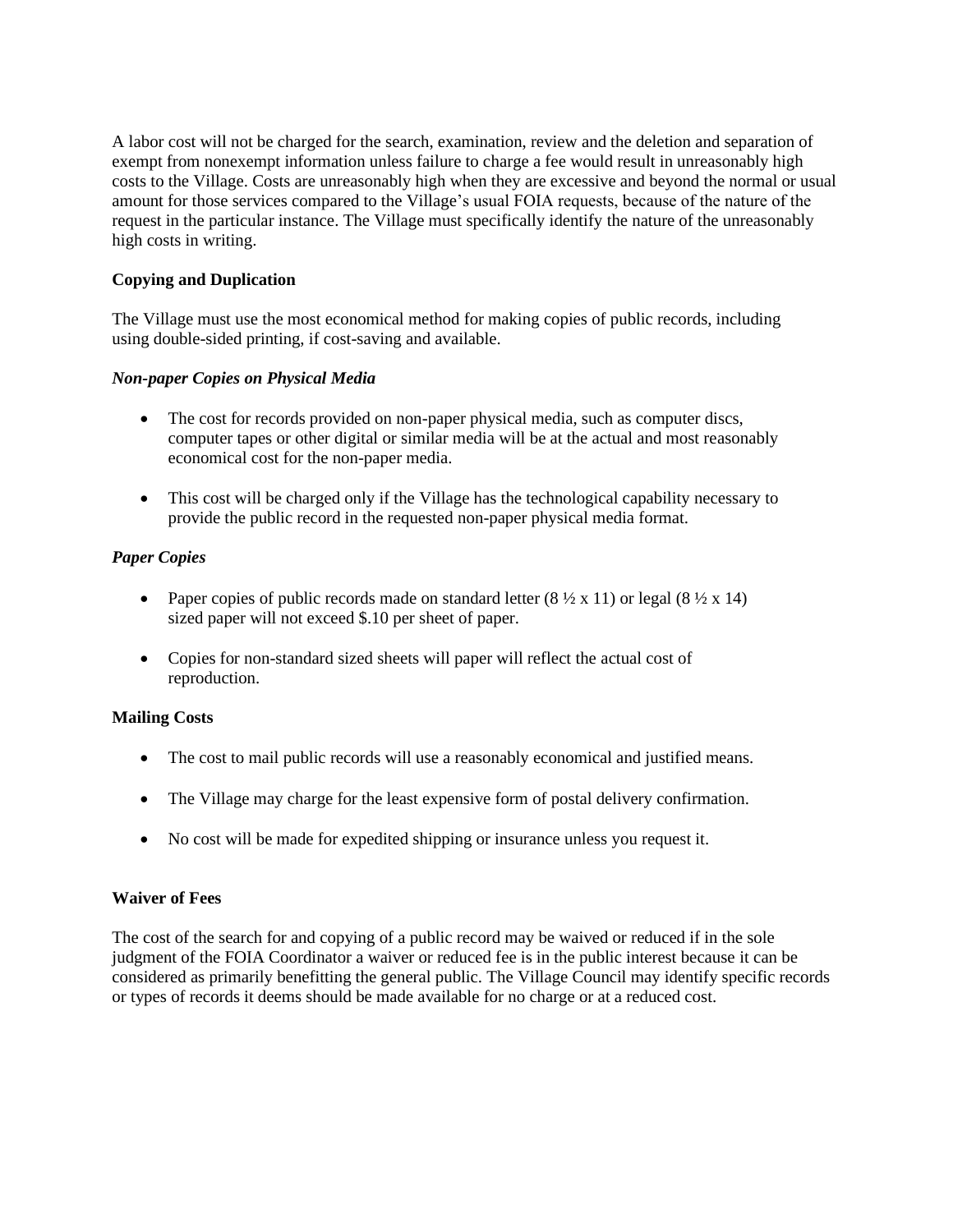#### **5. How do I qualify for an indigence discount on the fee?**

The Village will discount the first \$20.00 of fees for a request if you submit an affidavit stating that you are:

- Indigent and receiving specific public assistance; or
- If not receiving public assistance, stating facts demonstrating an inability to pay because of indigence.

You are **not** eligible to receive the \$20.00 discount if you:

- Have previously received discounted copies of public records from the Village twice during the calendar year; or
- Are requesting information on behalf of other persons who are offering or providing payment to you to make the request.

An affidavit is sworn statement. For your convenience, the Village has provided an Affidavit of Indigence for the waiver of FOIA fees, which is available on the Village website [www.almontvillage.org.](http://www.almontvillage.org/)

#### **6. May a nonprofit organization receive a discount on the fee?**

A nonprofit organization advocating for developmentally disabled or mentally ill individuals that is formally designated by the state to carry out activities under subtitle C of the federal developmental disabilities assistance and bill of rights act of 2000, Public Law 106-402, and the protection and advocacy for individuals with mental illness act, Public Law 99-319, may receive a \$20.00 discount if the request meets all of the following requirements in the Act:

- o Is made directly on behalf of the organization or its clients.
- o Is made for a reason wholly consistent with the mission and provisions of those laws under section 931 of the mental health code, 1974 PA 258, MCL 330.1931.
- o Is accompanied by documentation of its designation by the state, if requested by the public body.

#### **6. How may I challenge the denial of a public record or an excessive fee?**

#### **Appeal of a Denial of a Public Record**

If you believe that all or a portion of a public record has not been disclosed or has been improperly exempted from disclosure, you may appeal to the Village Council by filing a written appeal of the denial with the office of the Village Manager.

The appeal must be in writing, specifically state the word "appeal," and identify the reason or reasons you are seeking a reversal of the denial. You may use the Village FOIA Appeal Form (To Appeal a Denial of Records), which is available on the Village's websit[e www.almontmichigan.gov.](http://www.almontmichigan.gov/)

The Village Council is not considered to have received a written appeal until the first regularly scheduled Village Council meeting following submission of the written appeal. Within 10 business days of receiving the appeal the Village Council will respond in writing by: